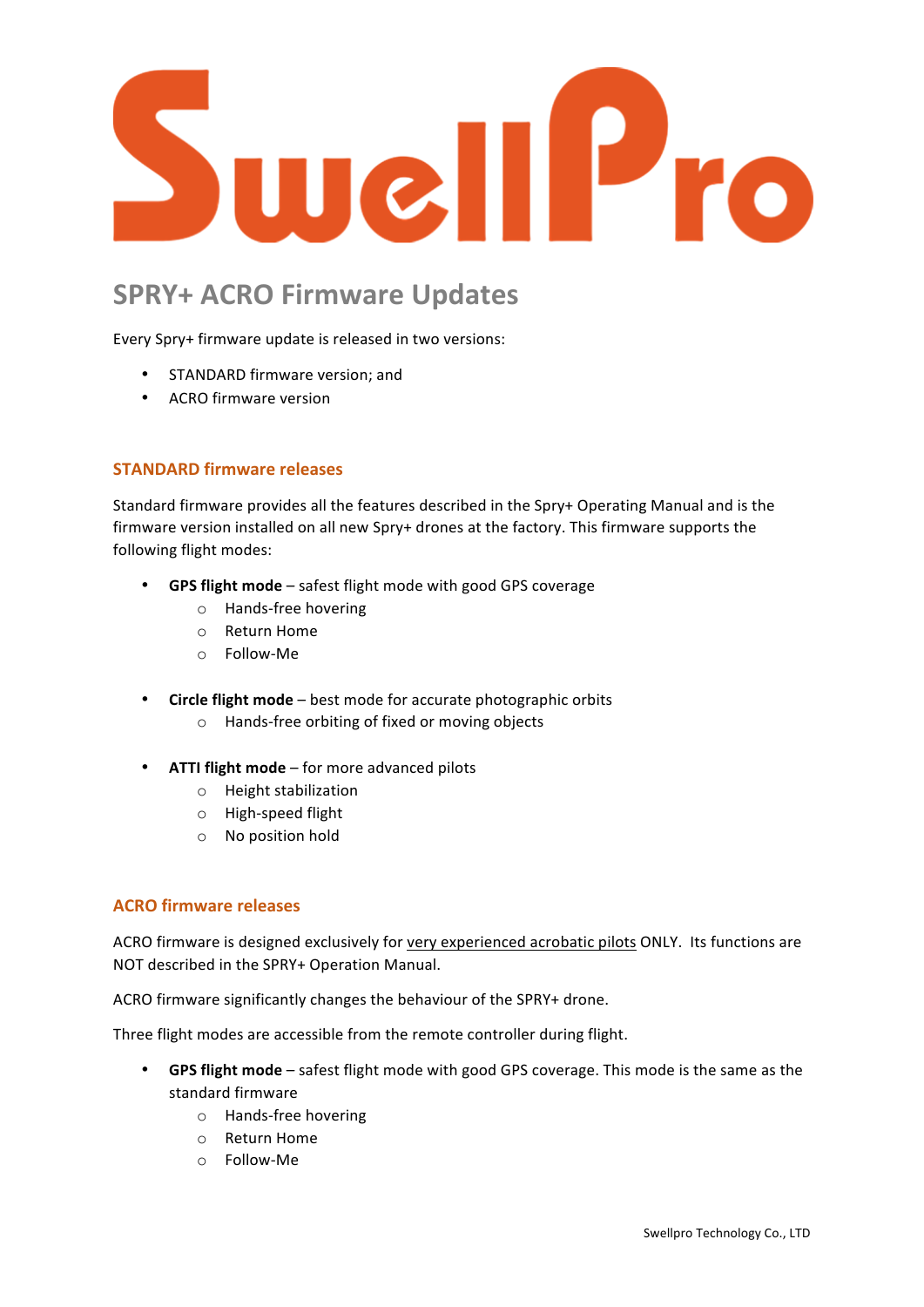#### • **BALANCED flight mode** – best mode for smooth photographic flights

- $\circ$  No automatic hover
- $\circ$  High speed flight and control
- $\circ$  Spry+ will drift with any wind and inertia
- $\circ$  Spry+ will not stop when joysticks are released
- $\circ$  Spry+ will maintain aircraft attitude to prevent flipping
- $\circ$  Similar to ATTI mode without height control
- o Selected by switching Flight Mode switch to **Circle** mode

## • **ACRO flight mode** – for **VERY ADVANCED PILOTS ONLY**

In this mode, the aircraft's gyroscopes, GPS, barometers and other sensors are not used to stabilize flight. The aircraft is in full manual control. Flight speed and flight attitude are directly controller by the pilot. In this mode, the aircraft will not hover unless the pilot maintains a balanced throttle. Flight speed will be particularly fast. The drone can do a variety of flips, including on the surface of the water and other acrobatic actions.

- $\circ$  Acrobatic mode
- o No stability management, drone can be flipped in any direction
- o No hover, position or orientation hold
- $\circ$  Maximum-speed flight
- $\circ$  Direct pilot control of all drone functions
- o Warranty does NOT cover flights in ACRO mode!
- o Selected by switching Flight Mode switch to **ATTI** mode

## **FLIGHT NOTES for ACRO Flight Mode**

- 1. Flights in ACRO mode are not covered by warranty, regardless of the cause of damage.
- 2. Pilots must be experienced and exercise extreme caution when choosing ACRO mode.
- 3. Always seek training before flying in ACRO mode.
- 4. It is best to practice ACRO flying over water where you can retrieve the drone if necessary.
- 5. Do not fly in ACRO mode near people
- 6. Always be prepared to quickly change to BALANCED or GPS Flight Mode to stabilise the drone.
- 7. After flying in ACRO mode, always switch to BALANCED Flight Mode for at least 30 seconds before engaging GPS Flight Mode.
- 8. If the remote controller loses signal to the aircraft in ACRO or Balance mode, it is recommended to immediately return to GPS mode so that when control is regained, the aircraft will hover.

## **Flight Skills for ACRO flight mode**

1. The Spry+ is waterproof, but it is not designed to be crashed into the water. Flying or performing tricks which result in the drone dropping into the water from higher than a few meters will damage the drone or smash the glass dome and allow ingress of water and complete failure of the electronics which is not covered by warranty.